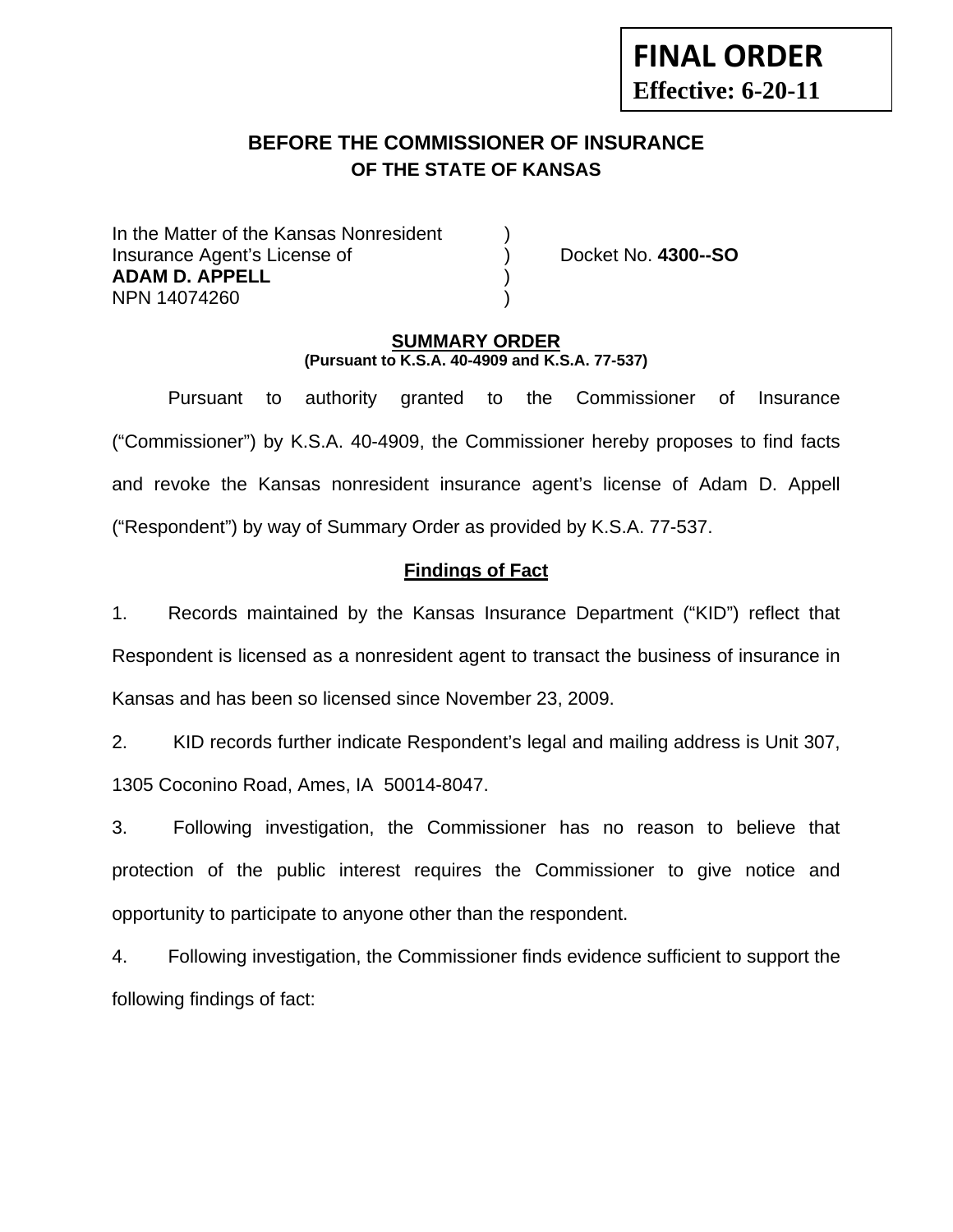5. On November 20, 2009, Respondent submitted an electronic Application for Kansas Resident Individual Insurance Producer License ("Application") to the Kansas Insurance Department (KID).

6. Question 1 under Item 37 asks, "Have you ever been convicted of a crime, had a judgment withheld or deferred, or are you currently charged with committing a crime?"

7. Respondent answered "No."

8. KID issued a Kansas nonresident insurance agent to Respondent on November 23, 2009.

9. Respondent was convicted of felony theft on November 22, 2004, in Warren County, Iowa, District Court Case Number FECR022907, misdemeanor forgery on March 3, 2005, in Polk County, Iowa, District Court Case Number FE189760, and misdemeanor theft on June 14, 2007, in Polk County District Court Case Number SMAC 289800.

10. Because of the convictions, the California Department of Insurance denied Respondent's application for an insurance broker-agent license, effective April 22, 2010, and Respondent reported the action to KID on the same date.

11. Respondent's insurance producer licenses in Virginia and West Virginia were revoked, effective October 21, 2010, and February 24, 2011, respectively, for criminal history, misstatement on application, and failure to report other state action.

12. Respondent did not report the Virginia and West Virginia actions to the Kansas Insurance Department within 30 days as required by K.A.R. §40-7-9(a) and has not reported them to date.

2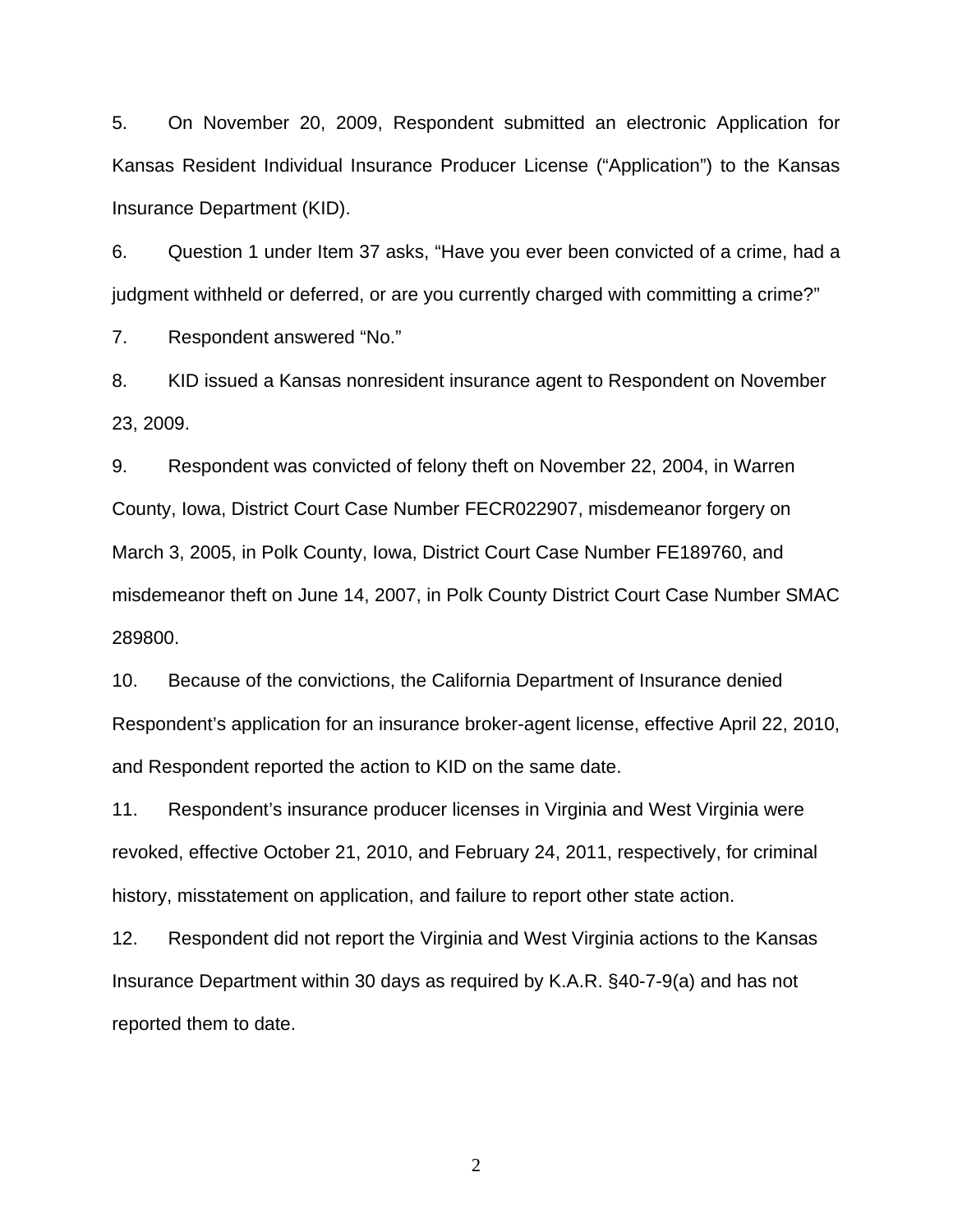13. By letter of April 20, 2011, counsel for KID wrote to Respondent at his mailing

address of record and invited Respondent to reply within 15 business days if he

disputed the above.

14. To date, the letter has not been returned and Respondent has not replied; thus,

the foregoing facts are deemed undisputed.

# **Applicable Law**

15. K.S.A. 2010 Supp. 40-4909(a) provides, in relevant part:

"The commissioner may deny, suspend, revoke or refuse renewal of any license issued under this act if the commissioner finds that the applicant or license holder has:

(1) Provided incorrect, misleading, incomplete or untrue information in the license application.

(2) Violated: (A) Any provision of chapter 40 of the Kansas Statutes Annotated, and amendments thereto, or any rule and regulation promulgated thereunder; . . . .

(C) any insurance law or regulation of another state; . . .

(2) Obtained or attempted to obtain a license under this act through misrepresentation or fraud.

(6) Been convicted of a misdemeanor or felony. . . .

(8) Used any fraudulent, coercive, or dishonest practice, or demonstrated any incompetence, untrustworthiness or financial irresponsibility in the conduct of business in this state or elsewhere.

(9) Had an insurance agent license, or its equivalent, denied, suspended or revoked in any other state, district or territory." K.S.A. 2010 Supp. 40- 4909(a).

16. K.A.R. §40-7-9 requires a licensed agent to report to the Commissioner within 30

days any disciplinary action against the agent's license by the insurance regulatory

agency of another jurisdiction.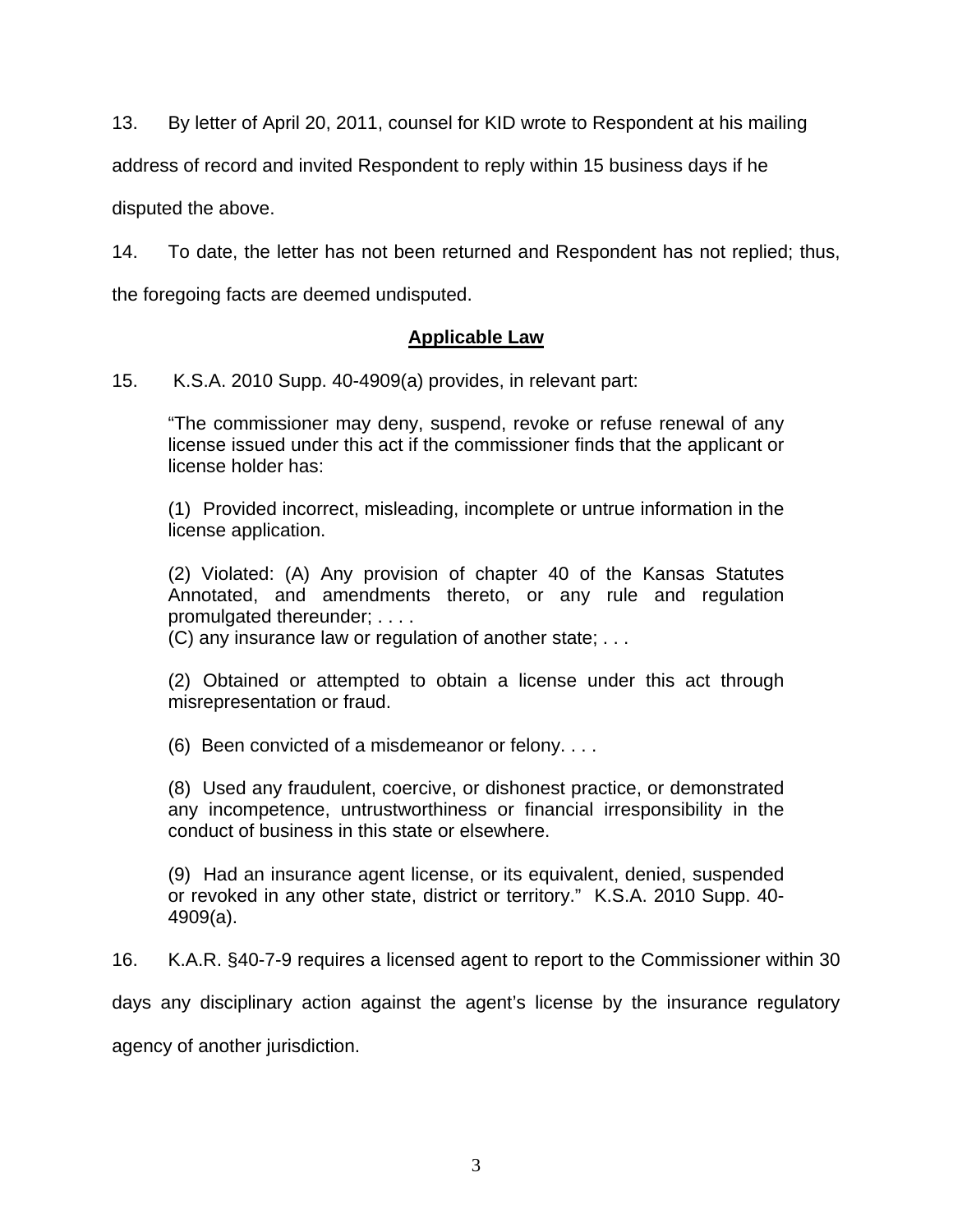17. In addition, the Commissioner may revoke any license issued under the Insurance Agents Licensing Act if the Commissioner finds that the interests of the insurer or the insurable interests of the public are not properly served under such license. K.S.A. 40-4909(b).

#### **Conclusions of Law**

18. The Commissioner has jurisdiction over Respondent as well as the subject matter of this proceeding, and such proceeding is held in the public interest.

19. The Commissioner finds, based on the facts contained in paragraphs 5 through 9, that Respondent's license may be revoked pursuant to K.S.A. 40-4909(a)(1) and/or (a)(3) because Respondent provided incorrect and misleading or fraudulent information on his license application.

20. The Commissioner finds, based on the facts contained in paragraphs 11 and 12, that Respondent's license may be revoked pursuant to K.S.A. 40-4909(a)(2)(A) because Respondent has violated K.A.R. §40-7-9(a) by failing to report a disciplinary action against his insurance agent license by another state.

21. The Commissioner finds, based on the findings contained in the California order and documents establishing the criminal convictions, that Respondent's license may be revoked pursuant to K.S.A. 40-4909(a)(2)(C) because Respondent has violated the insurance laws of another state.

22. The Commissioner finds, based on the findings contained in the documents establishing the criminal convictions, that Respondent's license may be revoked pursuant to K.S.A. 40-4909(a)(6) because Respondent has been convicted of misdemeanor and felony criminal offenses.

4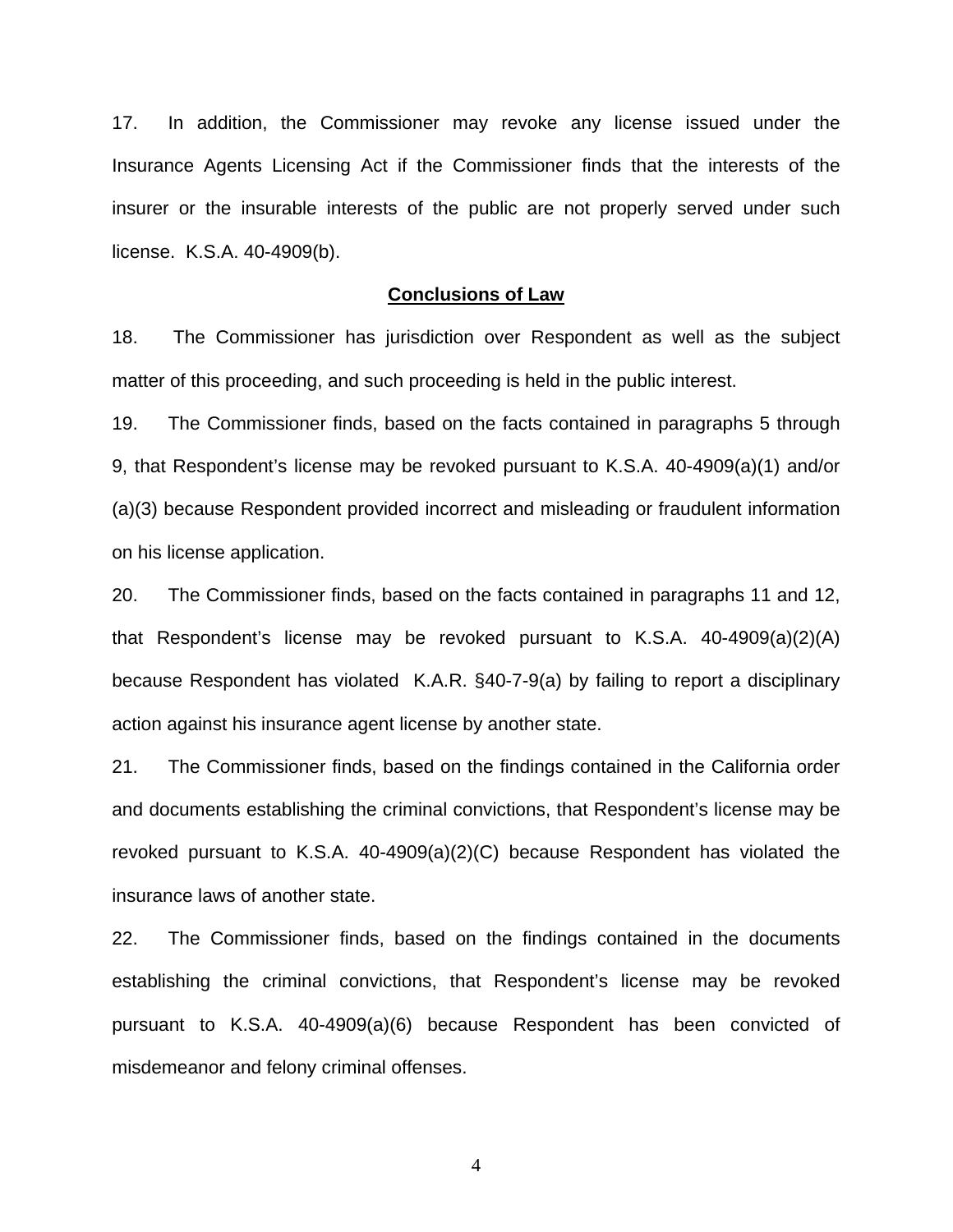23. Further, Respondent's license may be revoked pursuant to K.S.A. 40-4909(a)(8) because the crimes of conviction constitute fraudulent and dishonest acts.

24. In addition, the Commissioner finds that Respondent's license may be revoked pursuant to K.S.A. 40-4909(a)(9) because Respondent has had an insurance license denied, suspended, or revoked in another state.

25. Based on the foregoing findings, the Commissioner concludes that sufficient grounds exist for the revocation of Respondent's insurance agent's license pursuant to K.S.A. 40-4909(a).

26. The Commissioner further concludes Respondent's license may be revoked pursuant to K.S.A. 40-4909(b) because such license is not properly serving the interests of the insurer and the insurable interests of the public.

27. Based on the facts and circumstances set forth herein, it appears that the use of summary proceedings in this matter is appropriate, in accordance with the provisions set forth in K.S.A. 77-537(a), in that the use of summary proceedings does not violate any provision of the law, the protection of the public interest does not require the KID to give notice and opportunity to participate to persons other than Respondent, and after investigation, KID believes in good faith that the allegations will be supported to the applicable standard of proof.

#### **Policy to be Served**

28. Before issuing an insurance agent license, the Commissioner must determine that the applicant is qualified and has not committed any act that would be grounds for denial, suspension, or revocation. K.S.A. 40-4905(b). Further, the Commissioner may revoke any license issued under the Insurance Agents Licensing Act if the

5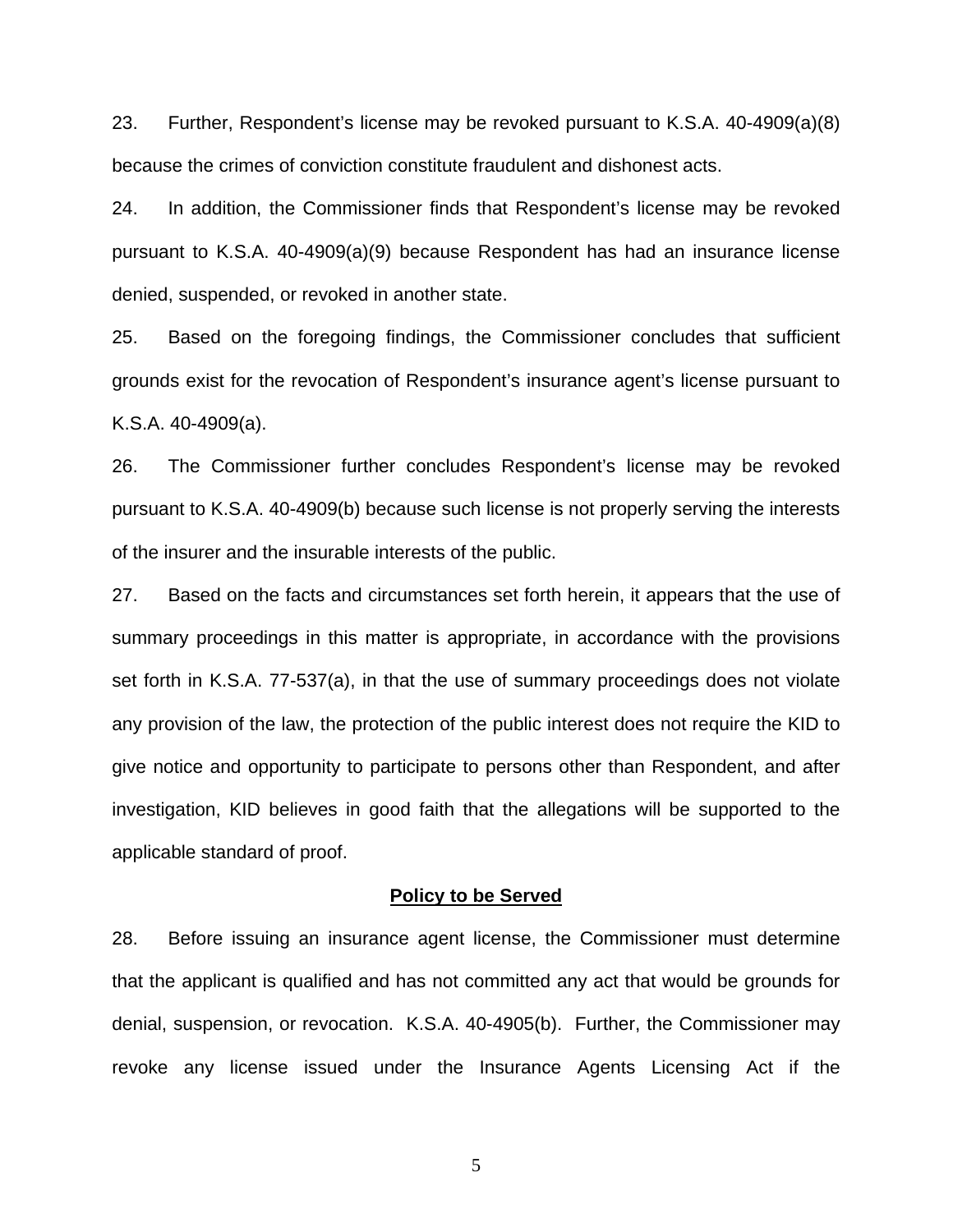Commissioner finds that the interests of the insurer or the insurable interests of the public are not properly served under the license. The following action is appropriate to promote the security and integrity of the insurance business and protect insurance consumers by licensing, or continuing to license, persons or entities to sell, solicit, or negotiate insurance in the State of Kansas only if their conduct indicates they are both qualified and trustworthy.

 **IT IS THEREFORE ORDERED BY THE COMMISSIONER OF INSURANCE THAT** the Kansas nonresident insurance agent's license of **ADAM D. APPELL** is hereby **REVOKED. It is further ordered,** that **ADAM D. APPELL** shall **CEASE and DESIST** from the sale, solicitation, or negotiation of insurance and/or receiving compensation deriving from the sale, solicitation, or negotiation of insurance conducted on and after the effective date of this order.

# **IT IS SO ORDERED THIS \_\_31st\_\_ DAY OF MAY 2011, IN THE CITY OF TOPEKA, COUNTY OF SHAWNEE, STATE OF KANSAS.**



 \_/s/ Sandy Praeger\_\_\_\_\_\_\_\_\_\_\_\_\_\_\_\_ Sandy Praeger Commissioner of Insurance

 \_/s/ Zachary J.C. Anshutz\_\_\_\_\_\_\_\_\_\_ Zachary J.C. Anshutz General Counsel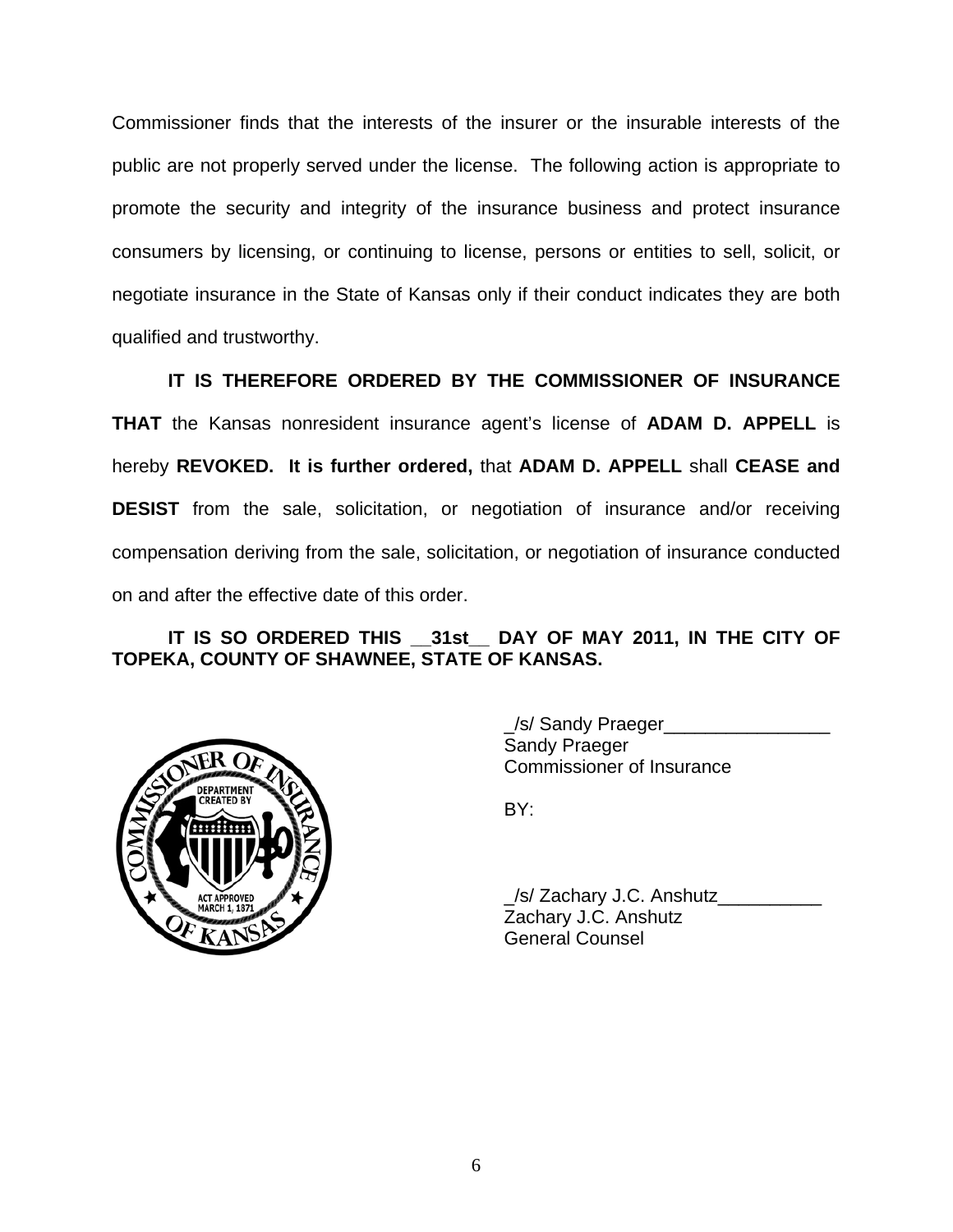# **NOTICE OF RIGHTS TO HEARING AND REVIEW**

# **Within fifteen (15) days of the date of service of this Summary Order,**

**Respondent** may submit a written request for a hearing pursuant to K.S.A. 77-537 and

K.S.A. 77-542. Any request for a hearing should be addressed to the following:

 Zachary J.C. Anshutz, General Counsel Kansas Insurance Department 420 S.W. 9<sup>th</sup> Street Topeka, Kansas 66612

If a hearing is requested, the Kansas Insurance Department will serve notice of

the time and place of the hearing and information on procedures, right of representation,

and other rights of parties relating to the conduct of the hearing.

# **If a hearing is not requested in the time and manner stated above, this**

## **Summary Order shall become effective as a Final Order upon the expiration of**

**time for requesting a hearing.** In the event Respondent files a Petition for Judicial

Review, pursuant to K.S.A. 77-613(e), the agency officer to be served on behalf of the

Kansas Insurance Department is

 Zachary J.C. Anshutz, General Counsel Kansas Insurance Department 420 S.W.  $9<sup>th</sup>$  Street Topeka, Kansas 66612